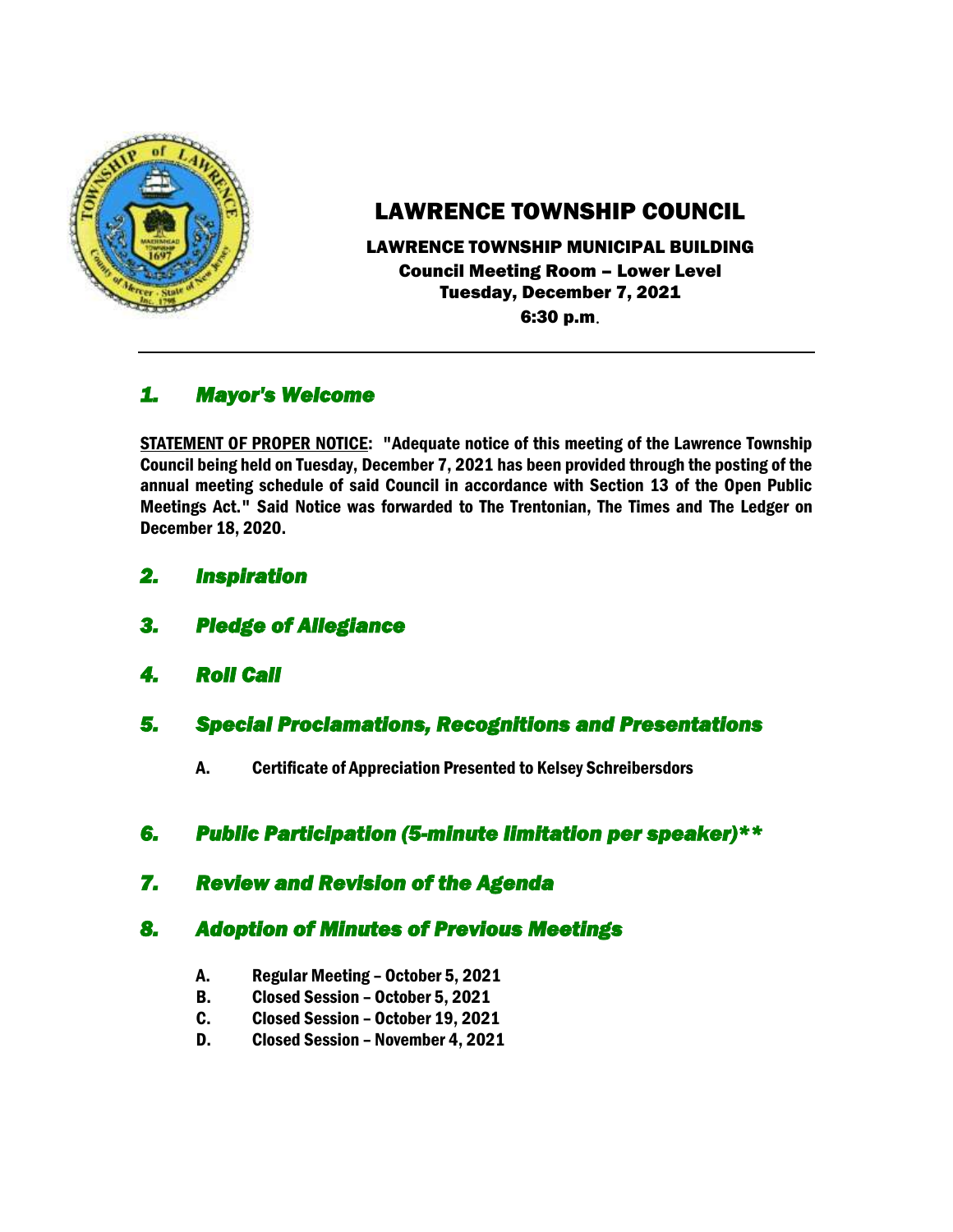## *9. Awarding and/or Rejecting of Bids\**

## *10. Introduction of Ordinances***\*\***

A. Ordinance No. 2413-21 – AN ORDINANCE AMENDING ORDINANCE NO. 2410-21 SALARY ORDINANCE OF THE TOWNSHIP OF LAWRENCE – UNCLASSIFIED AND/OR EXEMPT, SEASONAL, EMERGENCY (NON-UNION) EMPLOYEES FOR 2020-2021

## *11. Adoption of Ordinances\**

- A. Ordinance No. 2412-21 AN ORDINANCE AMENDING ORDINANCE NO. 2404- 21, THE LAWRENCE TOWNSHIP ADMINISTRATIVE CODE ESTABLISHING A LAWRENCE TOWNSHIP FIRE AND EMERGENCY MEDICAL SERVICE DIVISION UNDER THE DEPARTMENT OF PUBLIC SAFETY
- *12. Manager's Report*
- *13. Attorney's Report*
- *14. Clerk's Report*
- *15. Unfinished Business*
- *16. New Business*
- *17. Public Participation (3-minute limitation per speaker)\*\**

#### *18. Resolutions*

#### A. Bond Acceptance

- 1) #355 Authorizing Acceptance of Bonding for 19 & 21 Karena Lane
- 2) #358 Authorizing Acceptance of Bonding for Notre Dame High School, SP-03/21

#### B. Bond Release

- 1) #366 Authorizing the Release of Stabilization and Grading Bond for 55 Alcazar Avenue
- 2) #367 Authorizing the Release of Stabilization and Grading Bond for 68 Lawrenceville-Pennington Road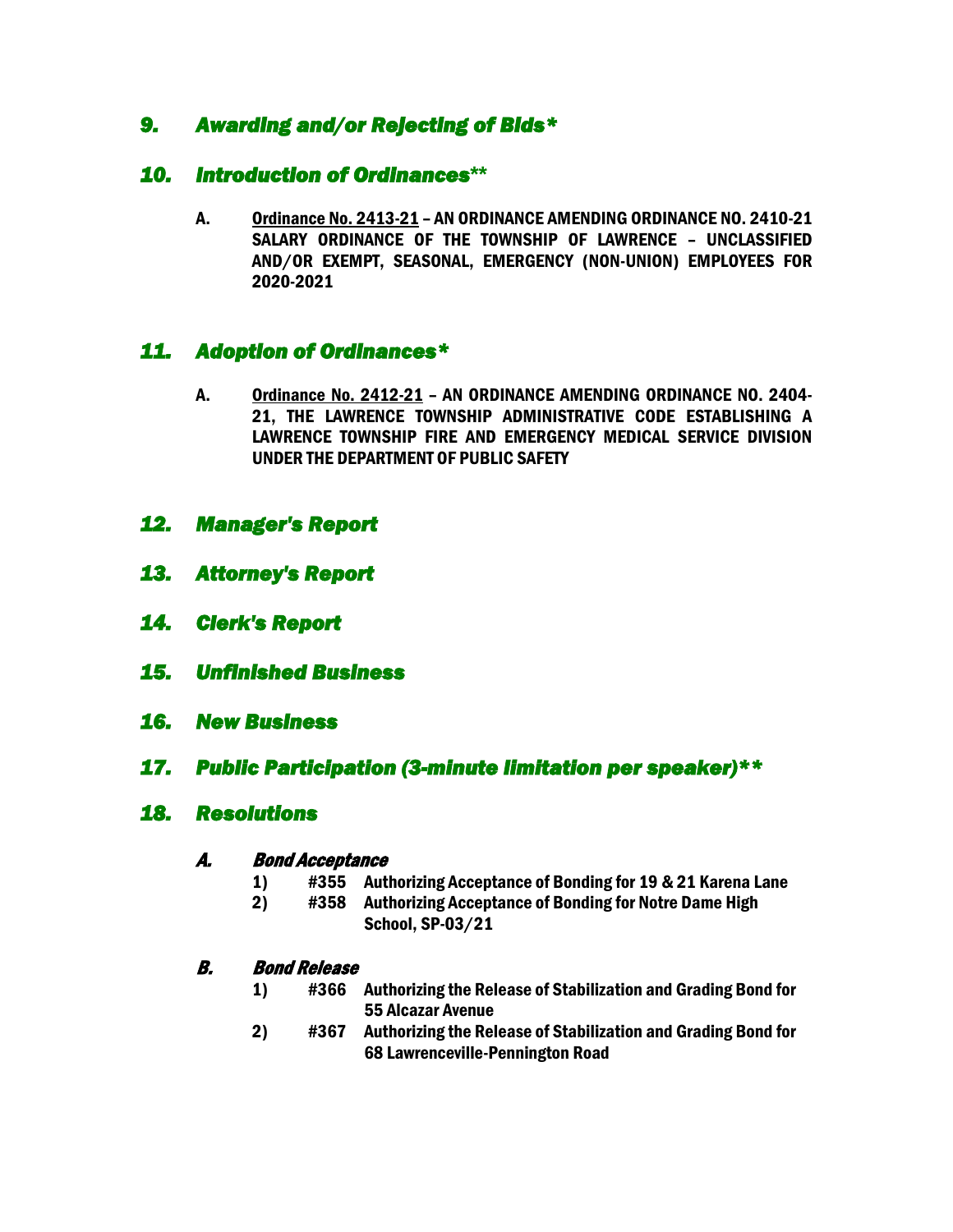#### C. Escrow Release

- 1) #368 Authorizing the Release of Soil Test Escrow for 64 Carter Road, IP-24/21
- 2) #369 Authorizing the Release of Soil Test Escrow for 658 Rosedale Road, IP-23/21

#### D. Refunds

- 1) #360 Authorizing Recreation Fee Refund
- 2) #362 Authorizing Refund for Cancelation of a Permit for Solar Installation
- 3) #363 Authorizing Refund for Cancelation of a Permit for an Oil Tank Removal
- 4) #364 Authorizing the Refund of Sewer Overpayment
- 5) #365 Authorizing the Refund of Tax Overpayments

### E. Special Items of Revenue

#### F. Professional Services Agreements

- 1) #356 Authorizing Amending the Professional Services Agreement for Engineering Services for the LHT – Pretty Brook Road Segment
- 2) #378 Authorizing Amending the Professional Services Agreement for Township Attorney
- 3) #379 Authorizing Amending the Professional Services Agreement for Bond Counsel

#### G. Grants

#### H. Miscellaneous

- 1) #357 Authorizing the Lawrence Township Cybersecurity Preparedness Plan
- 2) #359 Authorizing a Closed Session of Council Immediately Following the Regular Meeting to Discuss Eggerts Crossing Village Apartments
- 3) #361 Authorizing the Renaming of the Drexel Woods Nature Center as the Anne Demarais Nature Center of Lawrence Township
- 4) #370 Authorizing the Transfer of 2021 Appropriations
- 5) #371 Authorizing a Increase for Contract for Visual Computer Solutions, Inc. for Police Special Duty Management
- 6) #372 Authorizing the Adoption of the 2021 Mercer County, New Jersey Hazard Mitigation Plan Update
- 7) #373 Authorizing the Cancelation of Prior Year Tax Overpayments
- 8) #374 Authorizing Acceptance of Extension of 2022 Calendar Year Municipal Budget Deadlines per the Division of Local Government Services
- 9) #375 Authorizing Amending the Start Date for Crossing Guard **Services**